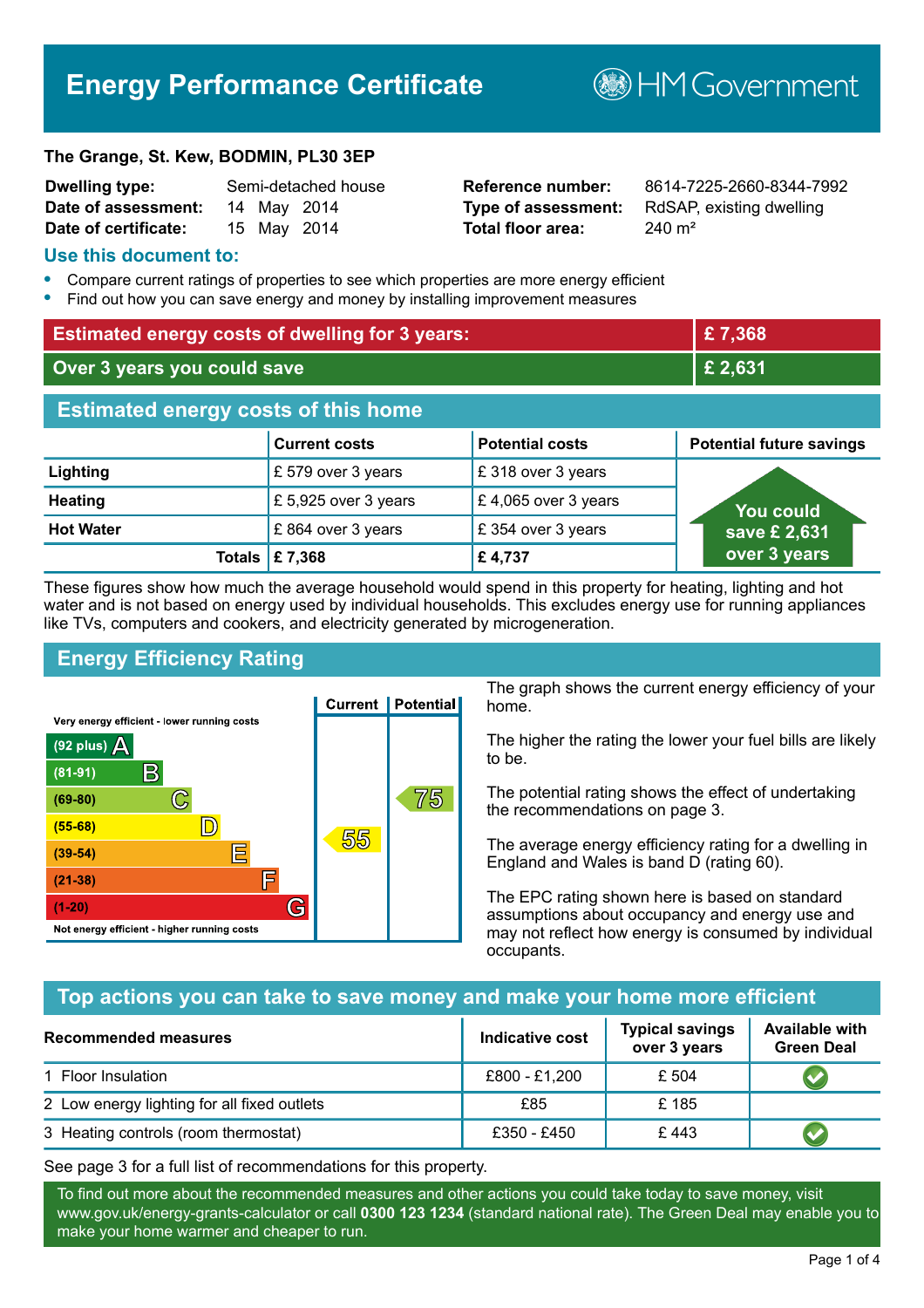#### **Summary of this home's energy performance related features**

| <b>Element</b>        | <b>Description</b>                                  | <b>Energy Efficiency</b> |
|-----------------------|-----------------------------------------------------|--------------------------|
| Walls                 | Granite or whinstone, as built, insulated (assumed) | ★★★★☆                    |
| Roof                  | Pitched, insulated (assumed)                        | ★★★★☆                    |
|                       | Roof room(s), insulated (assumed)                   | ★★★★☆                    |
| Floor                 | Solid, limited insulation (assumed)                 |                          |
| Windows               | Fully double glazed                                 | ★★★☆☆                    |
| Main heating          | Boiler and radiators, oil                           | ★★★☆☆                    |
| Main heating controls | Programmer, trvs and bypass                         | ★★★☆☆                    |
| Secondary heating     | Room heaters, wood logs                             |                          |
| Hot water             | From main system                                    | ★★☆☆☆                    |
| Lighting              | Low energy lighting in 19% of fixed outlets         | ★★☆☆☆                    |

Current primary energy use per square metre of floor area: 187 kWh/m² per year

The assessment does not take into consideration the physical condition of any element. 'Assumed' means that the insulation could not be inspected and an assumption has been made in the methodology based on age and type of construction.

#### **Low and zero carbon energy sources**

Low and zero carbon energy sources are sources of energy that release either very little or no carbon dioxide into the atmosphere when they are used. Installing these sources may help reduce energy bills as well as cutting carbon. The following low or zero carbon energy sources are provided for this home:

**•** Biomass secondary heating

# **Your home's heat demand**

For most homes, the vast majority of energy costs derive from heating the home. Where applicable, this table shows the energy that could be saved in this property by insulating the loft and walls, based on typical energy use (shown within brackets as it is a reduction in energy use).

| <b>Heat demand</b>           | <b>Existing dwelling</b> | Impact of loft<br>insulation | Impact of cavity<br>wall insulation | Impact of solid<br>wall insulation |
|------------------------------|--------------------------|------------------------------|-------------------------------------|------------------------------------|
| Space heating (kWh per year) | 21,704                   | (690)                        | N/A                                 | N/A                                |
| Water heating (kWh per year) | 2,961                    |                              |                                     |                                    |

You could receive Renewable Heat Incentive (RHI) payments and help reduce carbon emissions by replacing your existing heating system with one that generates renewable heat, subject to meeting minimum energy efficiency requirements. The estimated energy required for space and water heating will form the basis of the payments. For more information, search for the domestic RHI on the www.gov.uk website.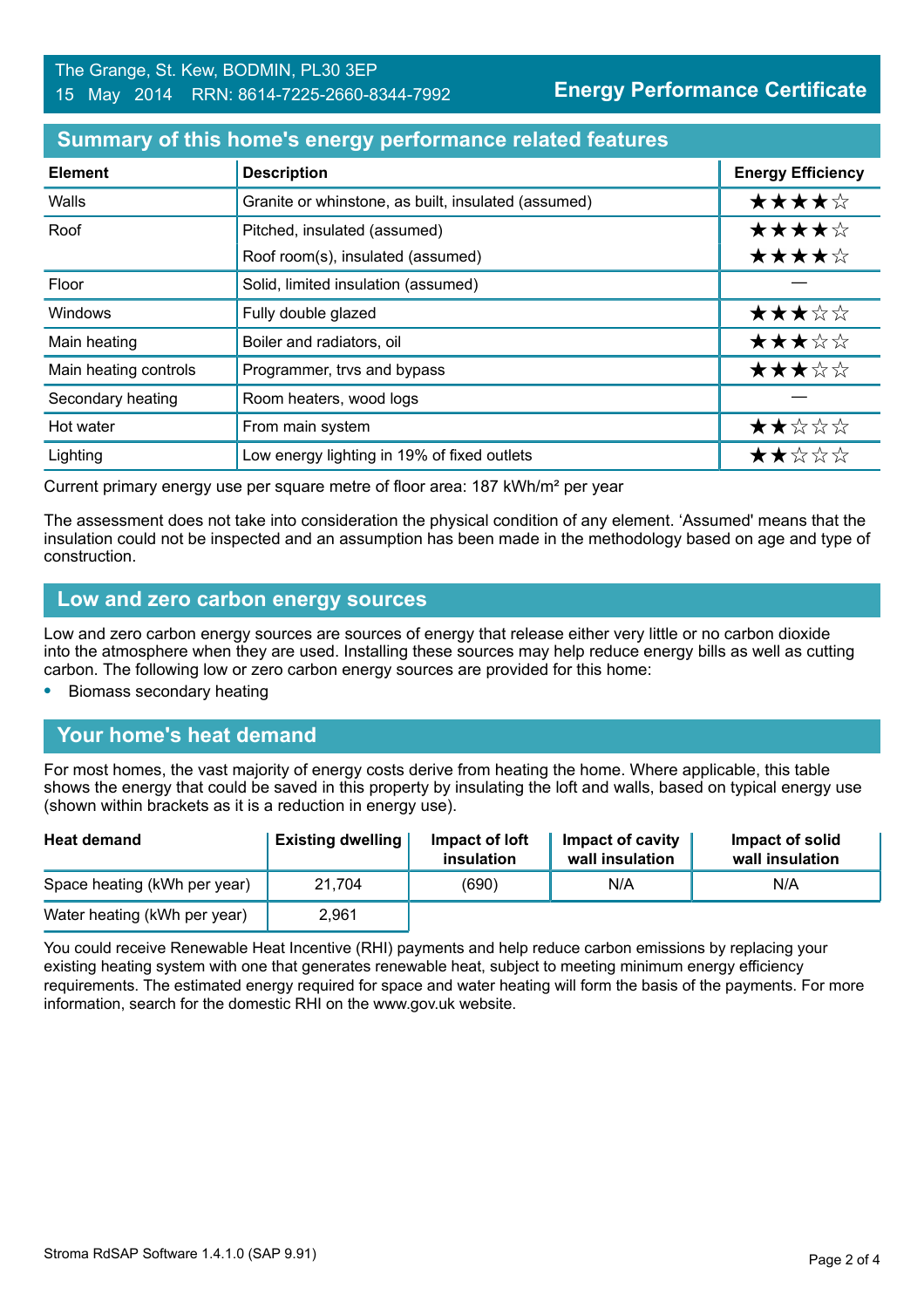#### The Grange, St. Kew, BODMIN, PL30 3EP 15 May 2014 RRN: 8614-7225-2660-8344-7992

### **Recommendations**

The measures below will improve the energy performance of your dwelling. The performance ratings after improvements listed below are cumulative; that is, they assume the improvements have been installed in the order that they appear in the table. Further information about the recommended measures and other simple actions you could take today to save money is available at www.gov.uk/energy-grants-calculator. Before installing measures, you should make sure you have secured the appropriate permissions, where necessary. Such permissions might include permission from your landlord (if you are a tenant) or approval under Building Regulations for certain types of work.

Measures with a green tick  $\bullet$  may be supported through the Green Deal finance. If you want to take up measures with an orange tick **th** through Green Deal finance, be aware you may need to contribute some payment up-front.

| <b>Recommended measures</b>                           | <b>Indicative cost</b> | <b>Typical savings</b><br>per year | <b>Rating after</b><br><b>improvement</b> | <b>Green Deal</b><br>finance |
|-------------------------------------------------------|------------------------|------------------------------------|-------------------------------------------|------------------------------|
| <b>Floor Insulation</b>                               | £800 - £1,200          | £168                               | <b>D58</b>                                | $\blacktriangledown$         |
| Low energy lighting for all fixed outlets             | £85                    | £ 62                               | <b>D59</b>                                |                              |
| Heating controls (room thermostat)                    | £350 - £450            | £148                               | <b>D62</b>                                | $\blacktriangledown$         |
| Condensing boiler (separate from the<br>range cooker) | £2,200 - £3,000        | £426                               | <b>C70</b>                                | $\blacktriangledown$         |
| Solar water heating                                   | £4,000 - £6,000        | £74                                | C71                                       | $\blacktriangledown$         |
| Solar photovoltaic panels, 2.5 kWp                    | £9,000 - £14,000       | £ 275                              | C75                                       |                              |

# **Alternative measures**

There are alternative measures below which you could also consider for your home.

- **•** Biomass boiler (Exempted Appliance if in Smoke Control Area)
- **•** Air or ground source heat pump
- **•** Micro CHP

# **Opportunity to benefit from a Green Deal on this property**

Green Deal Finance allows you to pay for some of the cost of your improvements in instalments under a Green Deal Plan (note that this is a credit agreement, but with instalments being added to the electricity bill for the property). The availability of a Green Deal Plan will depend upon your financial circumstances. There is a limit to how much Green Deal Finance can be used, which is determined by how much energy the improvements are estimated to **save** for a 'typical household'.

You may be able to obtain support towards repairs or replacements of heating systems and/or basic insulation measures, if you are in receipt of qualifying benefits or tax credits. To learn more about this scheme and the rules about eligibility, call the Energy Saving Advice Service on **0300 123 1234** for England and Wales.